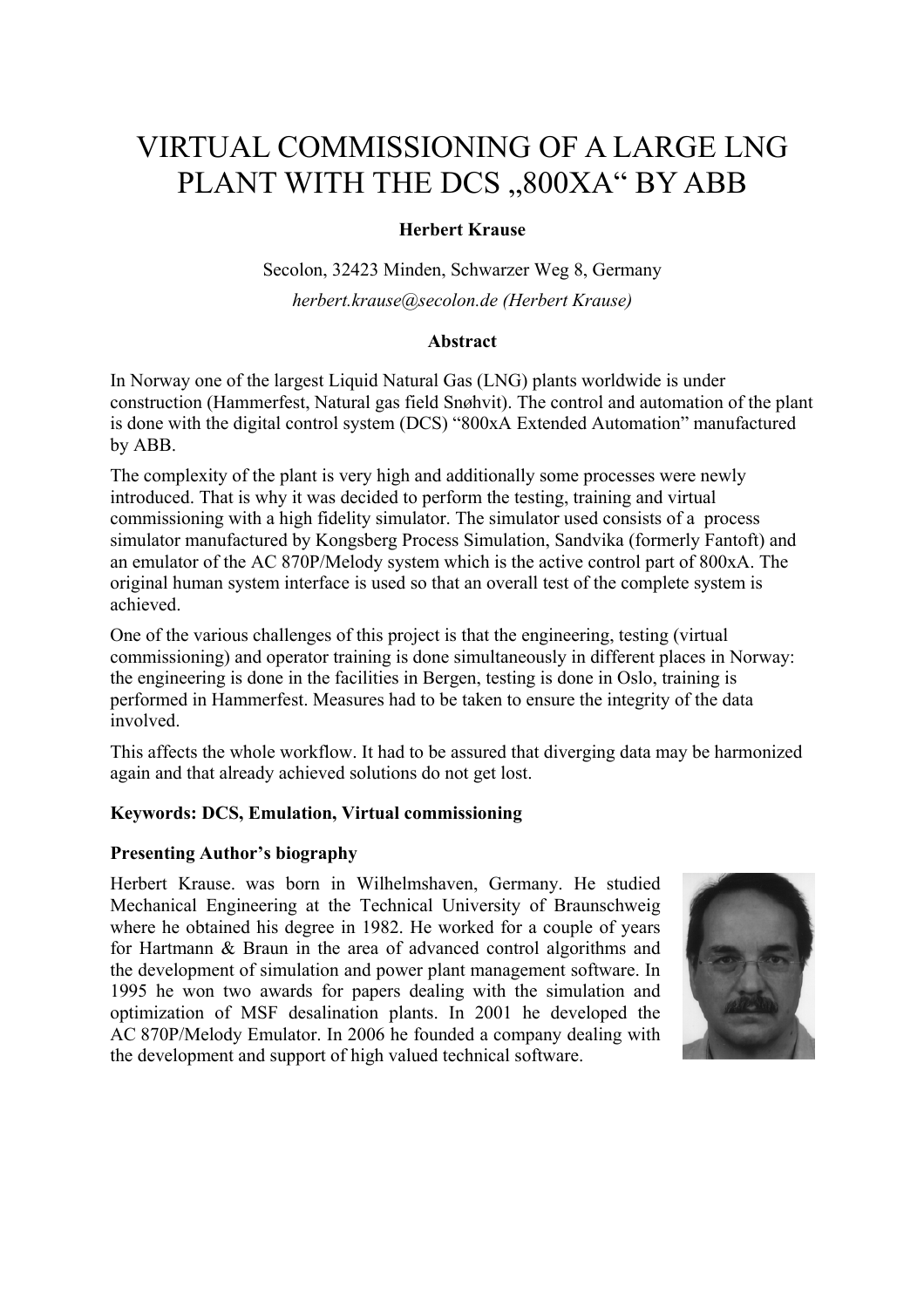## **1 The LNG Plant**

Currently the northernmost and largest liquefied natural gas (LNG) facility worldwide is erected on the Melkøya Islang in the northwestern part of Norway near Hammerfest [1]. The natural gas comes from the subsea fields Snøhvit, Albatross and Askeladd located in the Barents Sea about 150 km northwest from the LNG plant and are estimated to an amount of more than 193 billion cubic metres of natural gas. Due to the very low temperatures and some newly developed processes, such as the Mixed Fluid Cascade (MFC®) Process the energy efficiency of this plant is very good compared to similar ones of same size [2]. New ways have also been searched and found for the installation of the system which is done for nearly the whole plant on a barge which is then shipped to its final destination, see Fig. 1:



#### Fig. 1 The Snøhvit Barge [3]

Further improvements are achieved in the area of the engineering and commissioning of the plant. As the start-up of the plant is a very time consuming task and because some processes were newly introduced it was decided to do as much engineering work as possible before the real start-up of the plant. This is why Statoil and Linde decided to perform a virtual commissioning of the plant with the help of a high fidelity simulator of the plant with the goal to start training one year in advance of the real commissioning and to perform as much of the tuning of the parameters and the testing of the control solution as possible.

## **2 The Simulator**

The simulator consists of a dynamic process model provided by Fantoft Process Technologies, Sandvika, (now a part of Kongsberg Maritime), the Human System Interface (HSI) of the 800xA system manufactured by ABB, an engineering simulator which emulates the original behavior of the PM875 components manufactured by ABB and an emulator of the HIMA security system.

While it is common practice to simulate the process this is not the case for the DCS. Earlier the DCS was simulated with libraries of the function blocks which were provided by the simulator manufacturers. This had the great disadvantage that the functionality of the DCS was not simulated exactly but was to some extend inaccurate. It was also a time consuming task to follow up changes in the control logic. The emulator of the AC 870P/Melody DCS provides a one-to one copy of the original behavior and is changed very fast due to the fact that the original data - as they are loaded to the real controllers – is used to configure the emulator.

The HSI of 800xA is used as standard product with some simulator specific extensions and is stimulated by the simulator. This assures for the operators to be trained with a look and feel identical to the real system thus improving training effects.

#### **2.1 Process Model**

The dynamic model comprises [4]:

- For the onshore plant:
	- o All parts of the processing plant, from multiphase pipeline slug catchers to LNG off-loading
	- o Mixed Fluid Modified Cascade LNG Process
	- o Unique multi-stream heat exchangers
- For the offshore plant
	- o Wells, subsea equipment, flowlines and multi-phase pipelines to shore

As simulation tool D-SPICE (Dynamic Simulator for Process, Instrumentation and Control Engineering) is used for the process model and OLGA2000 for the pipeline model [5]. The configuration is done by means of a graphical Human Machine Interface:



Fig. 2 D-SPICE HMI [5]

## **2.2 Digital Control System (DCS)**

As DCS for the LNG plant the system "800xA" is used [6][7][8]. This is a large-scale DCS for medium and large sized plants. It is a bus based system with decentralized controllers (PM875). The basic structure is shown in Fig. 3. The data coming from and going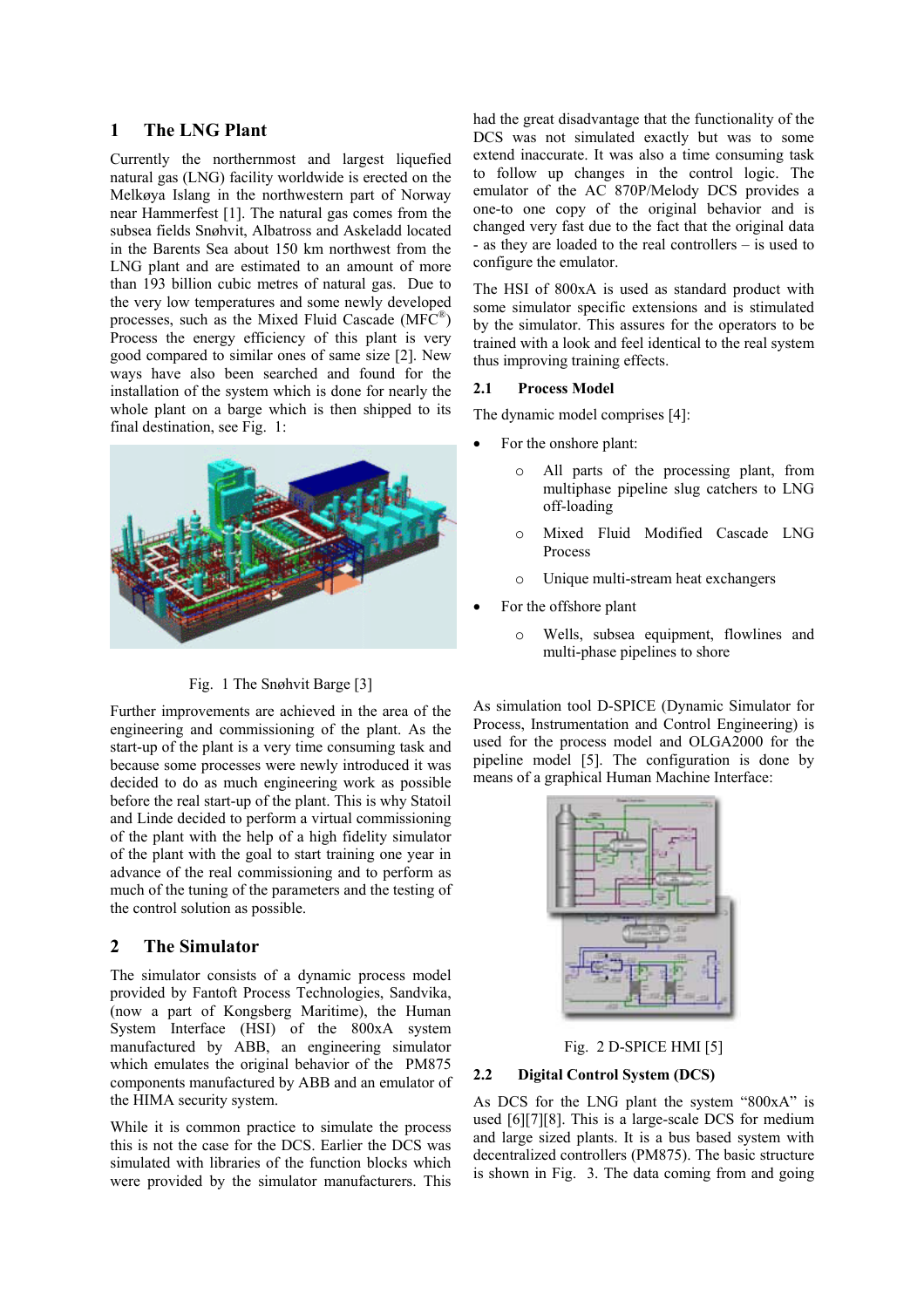to the process are transferred through I/O-Units or through MODBUS components. Via the high speed bus Fnet they are transferred to the Control Units. All communication between the Control Units is done via the control network Cnet(C). The data needed for display and operation in the HSI of the 800xA system are transferred via the Cnet (O). These networks have been separated to be sure that the active part of the systems is not influenced in any circumstances by a large amount of data transfer to the HSI (as this may e.g. happen during some plant failure, where a large amount of alarms is transferred for display in the alarm lists).



Fig. 3 800 xA structure

There are 18 Control Units in use and more than 10.000 in-/output values connected to the process. Each Control Unit includes a Coupling Unit which manages the communication to the HSI. The controllers use the pSOS+ operating system and allow up to 16 different tasks with different cycle times and preemptive priority scheduling.



#### Fig. 4 Function Block

The configuration of the DCS is done in the engineering station "Composer" which is coupled to the Control Units via the Onet. Changes in the configuration of the system are only possible through Composer ("forced forward documentation"). The configuration is done graphically in the function plans. An example of a user defined function block is shown in Fig. 4.

On the left side are the inputs, which are process signals and parameters. Parameters may be fixed, calculated from other process signals or changed by the operator via the HSI. On the right side are the outputs (process signals and status information).

As support for the commissioning and follow up of system malfunctions during operation it is possible to look inside the DCS and to measure and display internal and global variables.



Fig. 5 Measured Output Value

## **2.3 Emulator of the DCS**

For the simulator to be presented here, the HSI of the 800xA system is used which is delivered to the real plant, too. In order to provide simulator functionalities some add-ons are integrated, the so called ITS. They allow to e.g. save initial conditions and start again from a loaded one, to increase or decrease simulation speed etc.

The Control and Coupling Units themselves are substituted by an Emulator which runs on one DELL Poweredge 2950 server with 2 dual core 2,33 GHz CPUs with Windows 2003 Server operating system. The Emulator uses the original source code of the function blocks thus ensuring exactly the same behavior as the original system. The task scheduler of pSOS+ is implemented in a way that the different cycle times are recognized. The different priorities are not taken into account as they are only of some influence if the Control Units are overloaded. The network and the transfer delays which arise from the transport of the data via the network are not emulated. Each Control and Coupling Unit runs in a different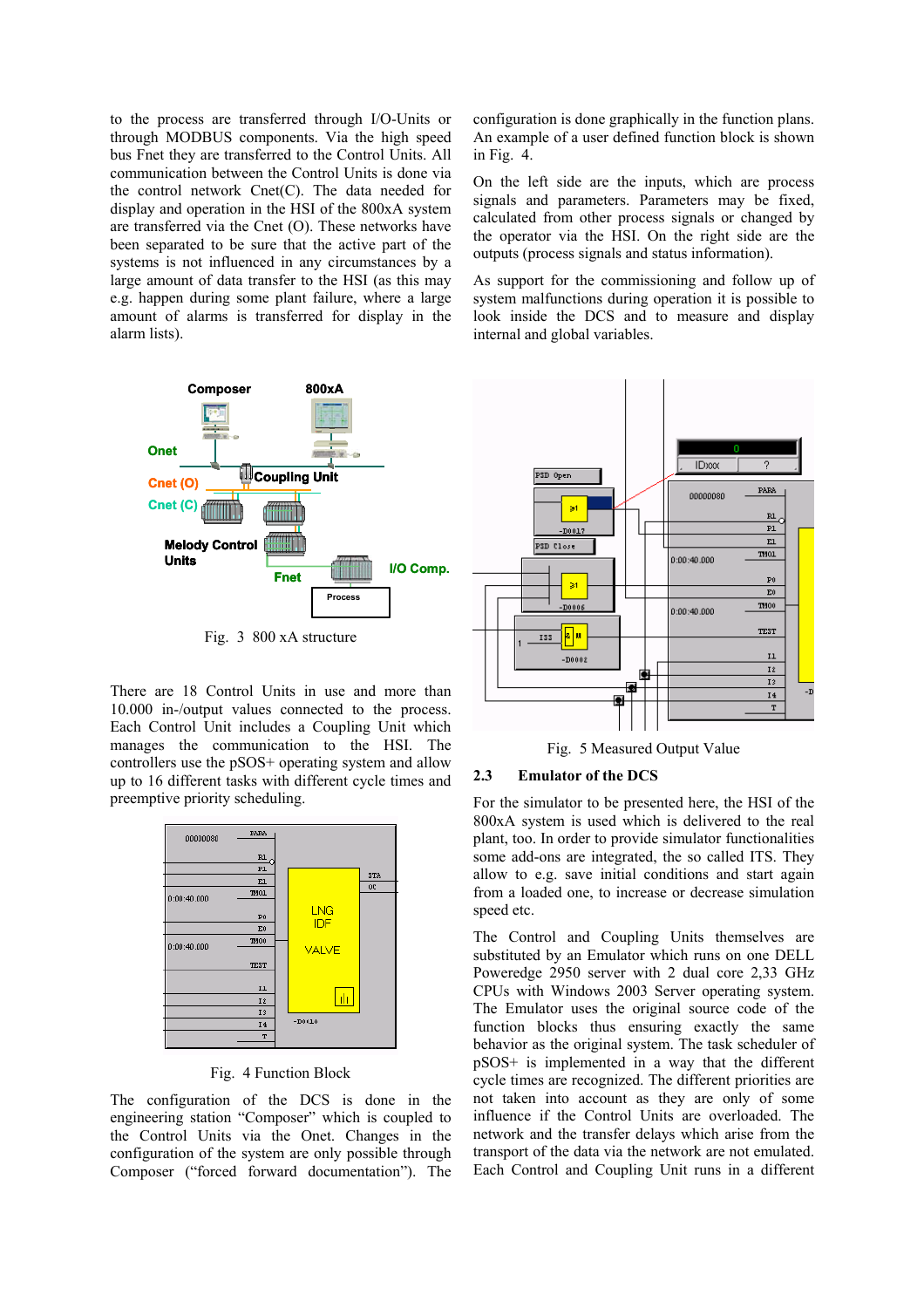Windows task which allows to easily expand the system.

All calculated data are stored in the data base  $Primo-S$ which is manufactured by ABB Automation Products GmbH. The data base is very flexible and allows different ways to allow data access thus enabling an extraordinary speed. The use of this data base allows to save initial conditions of the whole system which would not be possible with a stimulated real system.

The data which describe the control application as a whole are stored in different places:

- The configuration data sent from the Composer to the Control Units are stored in the so called Disassembler files. They store the structure of the application, i.e. the type of function block, which has to be calculated, the commissioning parameters of each single block (e.g. amplification or integration time of a controller), the input and output variables and the indices of the internal variables, which most of the blocks need to store the state of the last calculation  $step(s)$ .
- The block internal variable, the local variables which are exchanged between function blocks on the same Control Unit and the global variables which are used for data exchange between different Control Units, with the process and the HSI are all stored in the data base and are part of the initial conditions.

To get an impression of the complexity of the system the following quantities should be mentioned:

- 94.000 function blocks
- 360.000 commissioning parameters
- 650.000 variables inside the Control Units
- 350.000 global variables for communication with the process, the HSI and between the Control Units.

The cycle time is 500 ms.

The connection to the process simulator is achieved with an OPC DA server provided by the emulator. It exposes all global variables to the clients. The update time is 500 ms as in the emulator. The HIMA security system uses a data transfer via MODBUS which in the emulator is changed to OPC.

During startup the OPC DA server scans through all the I/O data in the data base and through the signal lists provided by the Composer and creates the so called "extended MSR list" which contains all signals which have to be exchanged with the process simulator, including the exact name in the emulator data base and the measuring range. This allowed Fantoft to create scripts to automate the coupling.

The configuration of the emulator is done using exactly those output data of the Composer which are used to configure the original system (the so called "disassembler files"). No manual intervention is necessary. So it is assured that the emulator shows exactly the same behavior as the real system.

In order to be able to check the proper functionality of the control logic Composer may be coupled to the emulator as it is coupled to the real system. So e.g. it is possible to measure internal or global variables and to display them in the function plan exactly in the same way as it is done with the real system. So the commissioning engineer does not have to learn special knowledge if he is working with the emulator.

## **3 Lifecycle Support**

The emulator is designed to support the whole lifecycle process of the Snøhvit LNG plant. The general tasks to be performed are [9]:

- Concept
- Hardware design
- Engineering
- Start-up
- **Operation**
- Upgrade

Whereas concept and design are tasks which are very strongly dedicated to hardware design, the emulator is useful in the rest of the tasks. At a very early stage the control application is of some importance for the optimized and efficient operation of the plant and has to be checked for its abilities.

The main features to be checked during the engineering phase were

- Control system checkout: It has to be checked whether the basic functionality has been properly implemented and whether the control system is able to perform all the tasks needed. This starts from very simple things like "Are the actuators working in the proper direction?" to more demanding functionalities as e.g. are surge protection for the compressors (to ensure safe operation) or the correct function of the sequence controls (for safe and efficient operation of the plant).
- Procedure checkout: The start-up and operation procedures were provided by the process suppliers. As the plant is new and a lot of processes were introduced for the first time in order to minimize the risk it was necessary to check out whether the assumptions made were correct. Due to the process simulator which is assumed to at least represent the process to a good degree and because the original DCS behavior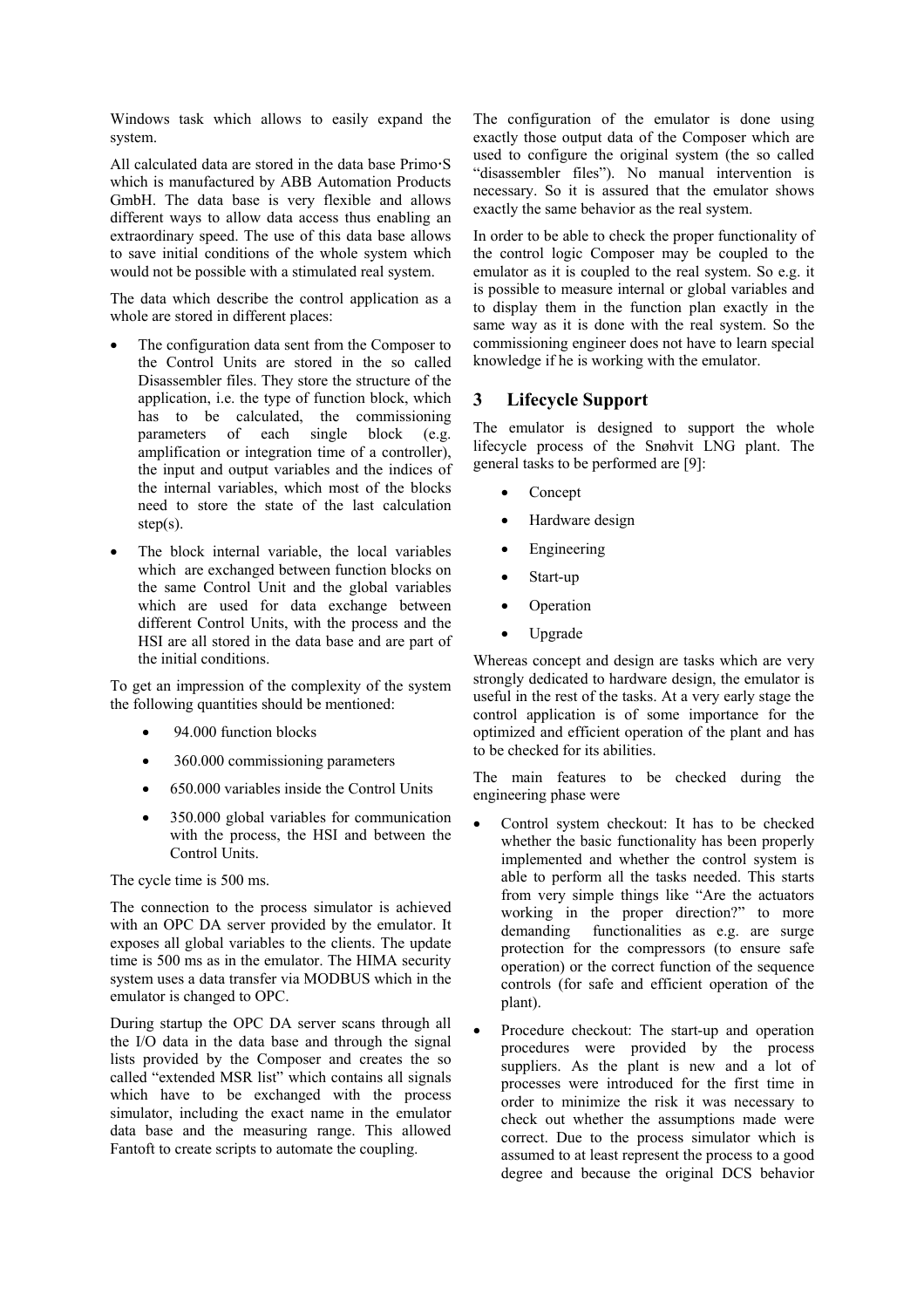was available in the emulator the customer is confident that the results of this checkout will at least be good starting points for the commissioning of the real plant. More than 500 items where detected and resolved in this area [9].

In the future the simulator may be used to check in advance whether changes in the hardware or the control strategies will perform properly. They may be tested thoroughly without risk for the real plant and implemented if successful.

## **4 Emulator Upgrade after Changes**

For all the above mentioned tasks it is necessary to be able to upgrade the existing control application in the emulator. In order to minimize the work it is vital to preserve all data already gained and to upgrade only those which have been changed.

The following upgrades are possible:

- Changing the structure of the control application. This happens if during the integration test a malfunction of the control application engineered so far has been found. Here we had to investigate how the real system worked and to find out how this behavior could be achieved in the DCS emulator.
- Changing of parameters of the function block. These parameters are real constants which are only to be changed via Composer.
- Changing of parameters which may be changed via the HSI, so called "operatable parameters"
- Identifying the valid parameters to be able to check whether everything has been changed properly.

Additionally it has to be taken into account, that the upgrade of the control application is to be done in the ABB engineering facilities in Bergen, but the integration of the DCS emulator with the process model is done at the Fantoft facilities in Sandvika near Oslo. Finally the training simulator has been already installed in Hammerfest by start of 2006 and it has to be upgraded to the latest version to be able to perform proper training sessions.

## **4.1 Upgrading the Control Application**

When the control application is changed function blocks are deleted, added or the in- and outputs of one or several function blocks are changed. This procedure is only done in Composer, as already mentioned above. Every function block has a unique identification (Betriebsmittelkennzeichen, BMZ). Further on most of the blocks need internal (local) variables to store the state of the last calculation step(s). If a function block is deleted, Composer keeps the corresponding BMZ and all local variables in a list, which prevents this BMZ or local variable ID to

be reused immediately. This is only possible after having loaded the changed application to a Control Unit and to perform a change again.

If a function block is added, the BMZ and the local variables are added at the end of the up to then used indices. Gaps in this list of indices are only filled after having loaded the control application to a Control Unit.

These rules allow to implement a rather simple algorithm which compares the upper limits of the indices of each Control Unit of the new, changed control application with those of the old application and to set them to the default values (normally 0).

## **4.2 Upgrading Constant Parameters**

The constant parameters which are changed via the Composer are part of the disassembler files. So after having changed them they are valid from that moment on. They are normally changed during the virtual commissioning of the plant, if the default values or the values set be the engineering are not valid.

A problem comes up, if the disassembler file is replaced by a new one due to changes in the control application. Then these data are lost. This is why a tool was integrated in the emulator which allows to export all parameters of the system. A similar tool is available in Composer. Another tool allows to import these parameters again into the emulator. A similar tool is available with the Composer. These export/import tools allow to provide two different solutions for the problem:

- 1. The exported parameters from the emulator are imported in the Composer before the new disassembler files are generated. Then the new parameters are already included in the new application because the disassembler files will be generated including the new parameters.
- 2. The exported parameters are imported to the emulator after loading the changed disassembler files. Then the already loaded disassembler files will be changed and the parameters are available in the emulator, too.

Both solutions are necessary during the ongoing project. In the early stage version 2 might be normal, because the engineering people try to improve the control application as fast as possible and don't care too much about parameter changes. But in the final stages of the project version 1 is to be chosen as it is necessary to import the parameters into the Composer because the real Control Units are configured by the Composer and there is no other way to get the parameters in there.

## **4.3 Upgrading Operatable Parameters**

The operatable parameters are those which might be changed by the operator via the HSI. It is a question of the configuration of the control application which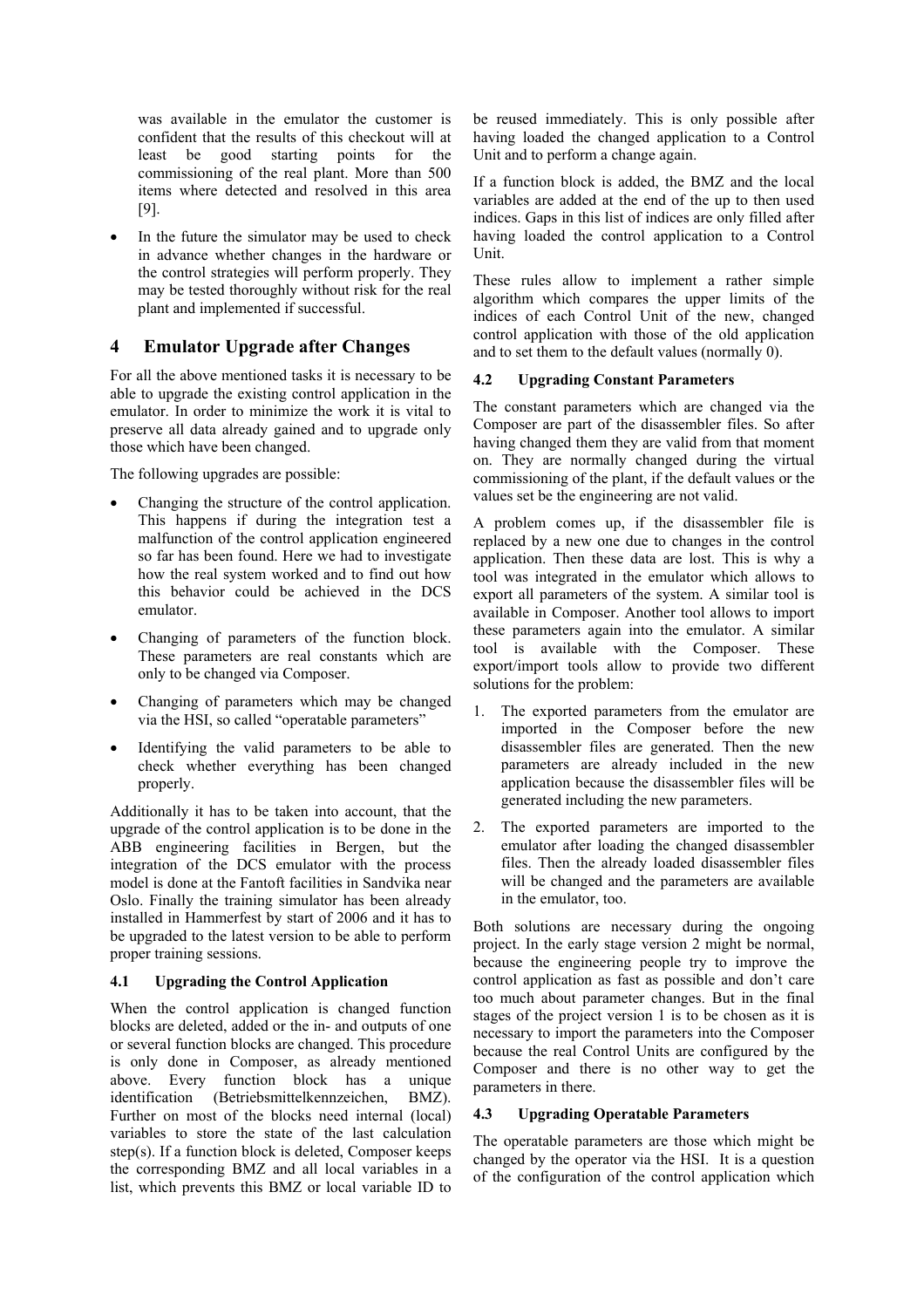values may be changed. Normally these parameters are the high/low limits of a monitoring which then creates alarms if violated. Values for the operatable parameters may be defined in the Composer and are then included in the disassembler files. Nevertheless they may be changed by the operators at any point of time.

These parameters are global variables (because they come from the HSI) and therefore they are part of the initial conditions. This is why after loading an initial condition the parameters stored in the disassembler file are overwritten. So if one parameter is changed it is only saved in initial conditions which are saved after that change. That is why these parameters have to be exported and re-imported again if they shall be preserved after a change. We have implemented a tool which imports these parameters to all currently existing initial conditions.

In the final stage of the project here, too, it is recommended to import the operatable parameters into the Composer. Then these parameters will be loaded to the real Control Units as the starting values.

#### **4.4 Upgrading Initial Conditions**

Finally the upgrading of the initial conditions shall be described. The upgrade of initial conditions is of vital interest, because the whole integration work already done is saved in there.

This upgrade consists of various steps to be performed. First the memory allocation has to be checked for added or deleted internal variables. They have to be set to the default value (normally 0). All other internal variables and the global variables are copied one to one. Then the parameters have to be upgraded. They first have to be exported from the old application and then to be imported to the new one. The different procedures for the constant parameters and the operatable parameters are performed automatically.

# **5 Upgrade Workflow**

The integration and testing process takes place in two different places: the engineering facilities in Bergen and the simulator facilities in Sandvika. Training is performed in Hammerfest.

While the integration group is performing the integration work (adapting parameters to the plant behavior, e.g. controller parameters, waiting times of sequence controls, high and low values of monitoring functions …) they look for malfunctions in the control logic and report them to the engineering group. Integration continues while the malfunctions are changed in the control application by the engineering group. Additionally new functions are engineered and integrated in the control application.

When a new version is released, the parameters and initial conditions of the up to that point of time valid

version are exported from the DCS emulator. A new version of the control application is generated and used to configure the DSC emulator.

The parameters are filtered with some scripts extracting the relevant data. With a total amount of parameters of more than 360.000 this helps to keep track of the changes. The relevant data are the controller parameters and the open/close times of the actuators. Then the emulator is started and the parameters are re-imported. The tools provided assure that the data are saved in the disassembler files and in the initial conditions.

This loop has to be performed for every new release of the control application. Currently version 27 is in use.

Before commissioning the real plant the extracted parameters have to be re-imported to the Composer. Then the control application together with the parameters found during the virtual commissioning are loaded to the real Control Units.

The upgrade of the training simulator is normally done as a one-to-one copy of the latest version of the integration simulator. This is easily achieved by creating images of the harddisks.

# **6 Planned Further Extensions**

As the plant is very large with a lot of auxiliaries it is nearly impossible to perform training sessions with the whole operator staff at the same time. At the simulator side the whole process model has already been divided into 10 process sections which may run independently from each other. For the emulator the same task has already been investigated and it is planned to implement the section handling in the near future. It will then e.g. be possible to perform a training session for the sub-sea section operators only (or any other section or any other combination of sections).

The tasks to be solved here are to identify the signals going to and coming from the section and to supply them with valid signals. This task has to be done in close cooperation with the process simulator supplier who will supply these data.

# **7 Conclusions**

The procedure how to implement lifecycle system capabilities in simulators and DCS emulators strongly depends on the way these emulators were implemented. It is always necessary to analyze thoroughly the internal data structure to be able to decide which measures are to be taken. Standard recipes are not on hand.

## **8 References**

[1] http://www.statoil.com/statoilcom/snohvit/svg026 99.nsf?OpenDatabase&lang=en